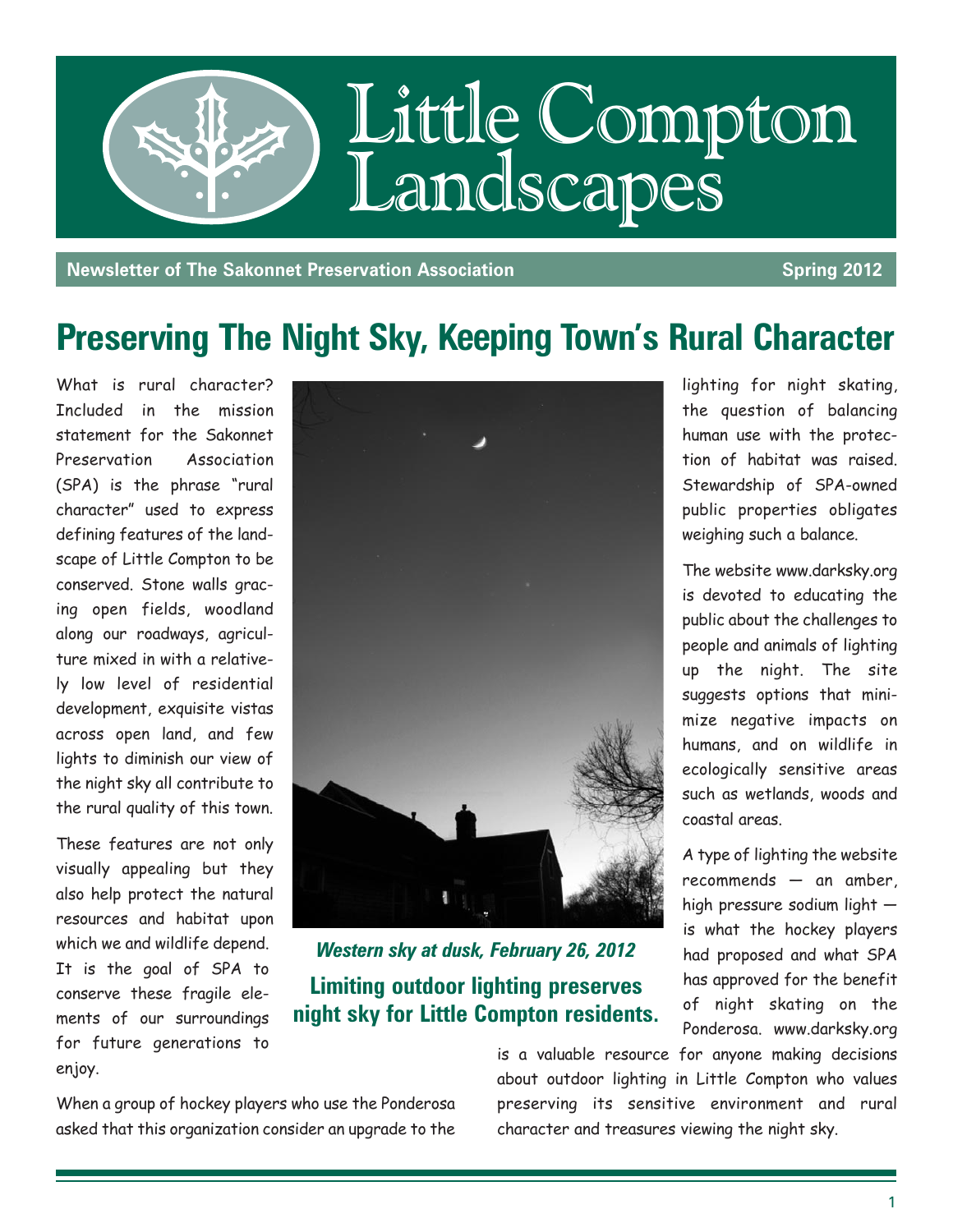

#### Sakonnet Preservation Association

**Officers** 

Abigail Brooks, President Christopher Burns, Vice-President Scott Morrison, Treasurer Sheila Mackintosh, Secretary

#### **Directors**

Jack Angell Gerry Billings Ron Bogle Dan Burke Bill Casey Nan Haffenreffer Kate Leary Peter Lozier Sandra Mataronas Jenny Prior Richard Ross Heather Steers Bill Theriault Margaret Tirpaeck Charlie Whipple

Administrative Assistant Holly Lippert

> Newsletter Editor Betty Torphy

Design Chris O'Toole – O'Toole + Parr

SPA Office P.O Box 945 7 South of Commons Little Compton RI 02837 sakonnetpreservation.org



## *President's Letter*

Two years in a row, we have had cause for celebration. 2011 was the year of our accreditation by the national Land Trust Accreditation Commission. 2012 is our fortieth anniversary. We have come a long way in 40 years.

In January of 1972, the Sakonnet Preservation Association (SPA) was established as the first community land trust in the state. This marked the beginning of a local land protection movement in Rhode Island, a state that now boasts over 40 community land trusts statewide. We can be proud of what has transpired since the efforts of a few Little Compton residents created SPA.

In its first newsletter, President Philip B. Simonds, stated the Board's objectives: "**…the preservation of natural resources of the Town of Little Compton, including water resources, marshland, swamps, woodland and open spaces, and the plant and animal life which have always been so important a part of Little Compton's charm, as well as the preservation of open land areas of historical significance."** Further, he expressed the Board's wisdom recognizing **"…that land set aside as permanent open space has a restraining influence on future tax rates...that an abundance of new residential development tends to be an added tax expense, needing more in municipal services than is returned in tax revenue by these new residents."**

Since 1972, SPA has protected 65 properties, including over 400 acres of land. The success of this accredited organization reflects the generosity of its community supporters and the labor of hundreds of volunteers over the past 40 years.

Please join with us as we celebrate the legacy of our founders with the events we have planned for the year. They are listed on page 4 of this issue. You are part of the community that has made SPA's successes possible. We hope you can be present as we celebrate them. **– Abigail Brooks,** *President*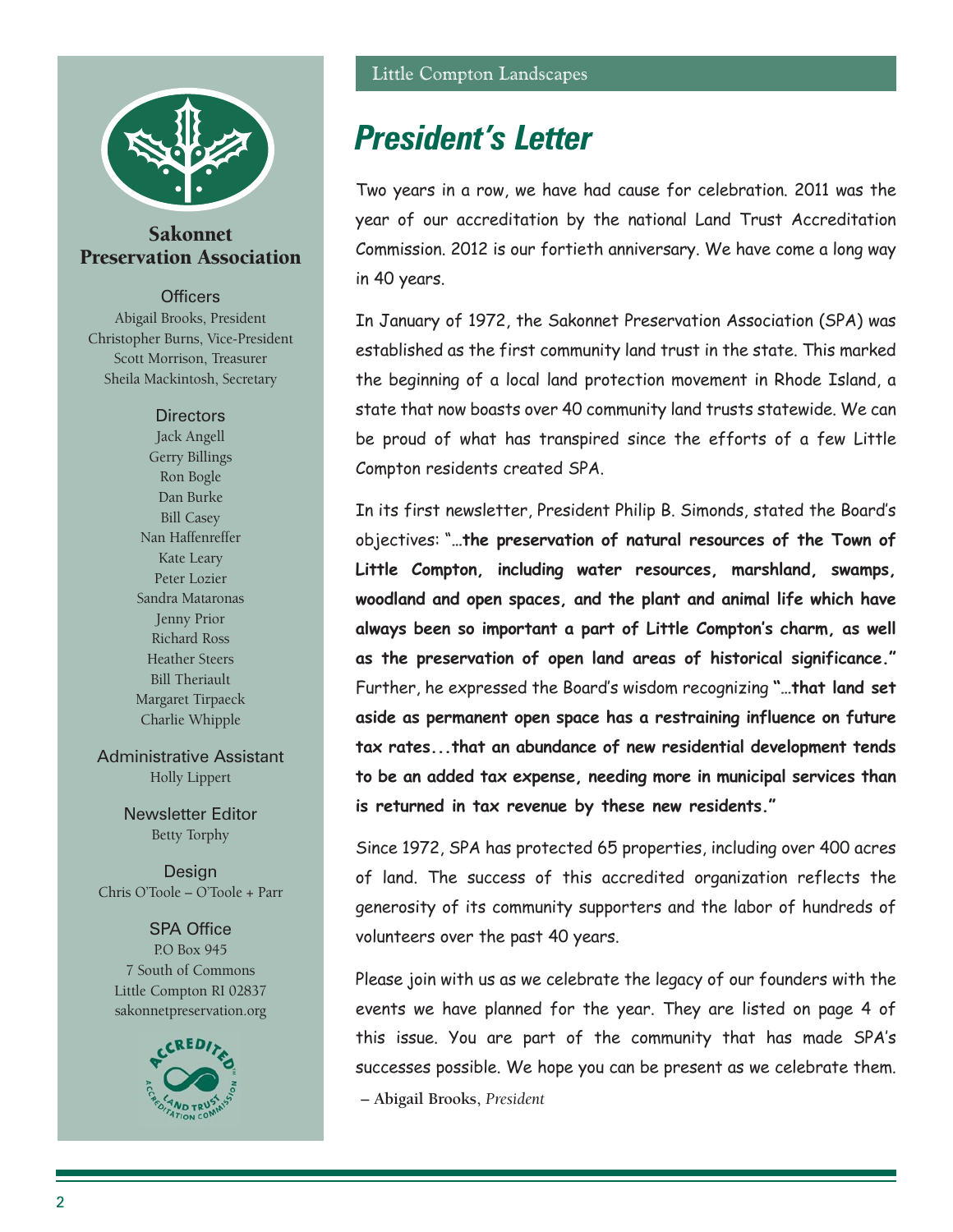## **Heather Steers Honored with Peter Merritt Award**

Sakonnet Preservation Association Board member Heather Steers has been honored by the Rhode Island Land Trust Council with the Peter Merritt Award for "outstanding achievement in the land trust community." This award recognizes her dedication to land conservation in our community and state.

Trust Alliance Standards and Practices. She has also served on the Board of the Rhode Island Land Trust Council, working at a statewide level promoting land conservation.

Since 2007, Heather's leadership of SPA's Stewardship Committee has ensured that each of

Heather has served on the SPA board in a variety of capacities since  $1991 -$  nearly 21 years. Heather and her husband Michael had been summer residents since childhood. Shortly after becoming year round residents over 20 years ago, Heather was asked if she would serve on the SPA board and immediately she said "yes."

Describing her purpose in joining SPA, Heather says, "I felt then, as I do now, that living in this beautiful town, I would do anything to preserve the fields, the woods, scenic vistas, and open space that so characterize our special community."

As a board member, Heather has served as the organiza-



"I felt then, as I do now, that living in this beautiful town, I would do anything to preserve the fields, the woods, scenic vistas, and open space that so characterize our special community." Heather Steers

the organization's holdings is carefully monitored on an annual basis and each inspection is documented and archived. Currently her work involves supervising 32 volunteer monitors who visit a total of 65 Little Compton properties at least once each year and organizing all the details entailed in the stewardship of these properties as well. Single handedly, she has created a model of quality stewardship of which this organization is justifiably proud.

Heather's gift to both the conservation community and her home town is a legacy of land protection and stewardship practices of the highest

tion's secretary, as its president for six years, and as a member of its accreditation team. She is currently serving as Chair of the Stewardship Committee and as a member of the Land Protection Committee. While serving as board president, Heather was responsible for the development of SPA's first comprehensive strategic plan and the Board commitment to practice land conservation in accordance with the national Land

quality. This standard is recognized at a statewide level, and at a nationl level by the official accreditation of the Sakonnet Preservation Association.

SPA is indebted to Heather for all the work she has done and continues to do for the organization. Her contribution helps to assure that SPA fulfills its mission with the utmost integrity, quality and diligence.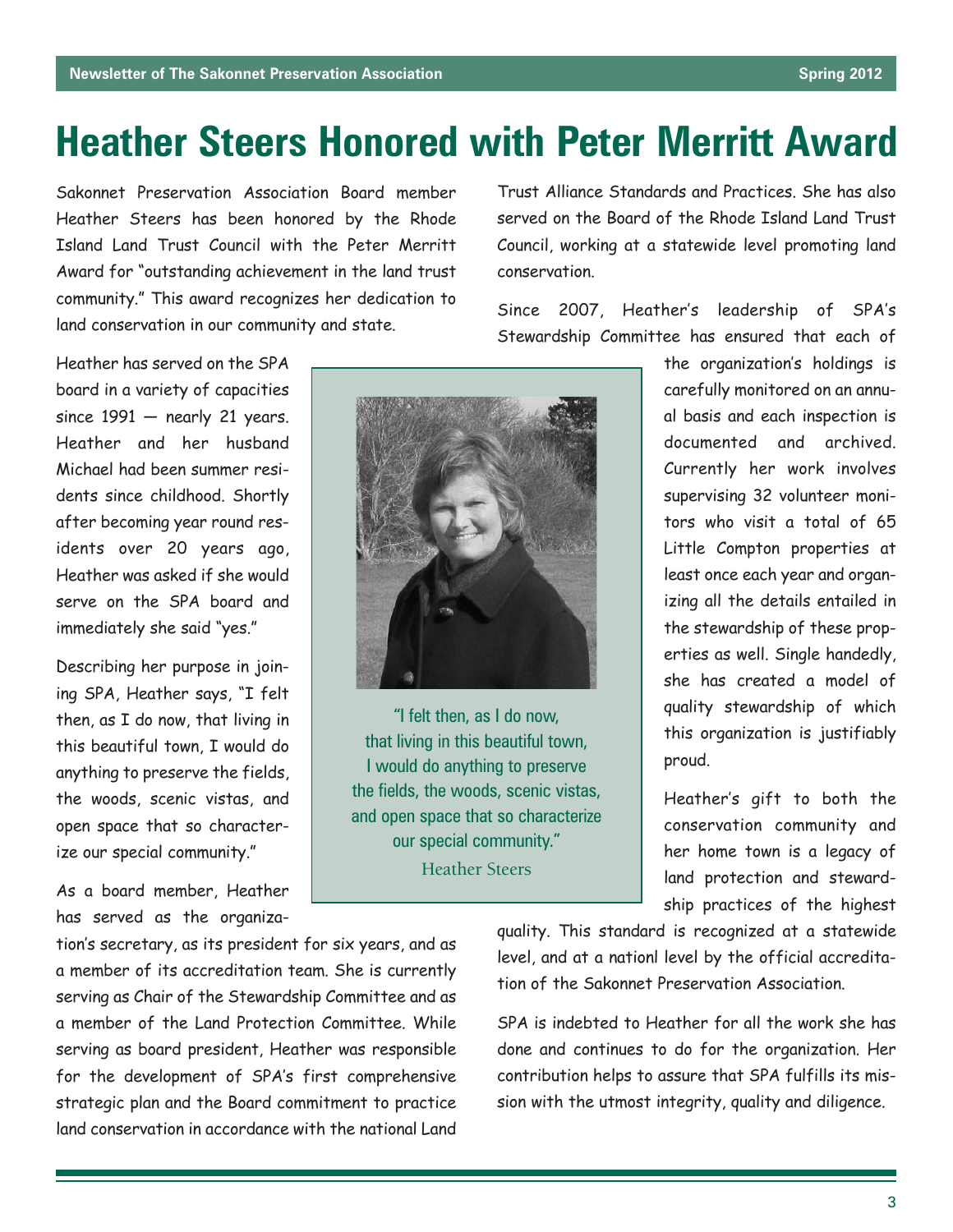## **Jackson and Sarah Robinson Donate Conservation Easement**

In October 2011, Jackson and Sarah Robinson generously donated a conservation easement to SPA along the south side of Taylor's Lane. The Robinsons are passionate about land protection, growing native plants, and in Sarah's words, 'contributing to the preservation of our outstanding Little Compton landscape and character.'

The Robinson conservation easement permanently protects historic stonewalls, the scenic view across their open meadow from Taylor's Lane, and its habitat and groundwater in this residential neighborhood. In addition, the protected property lies within the Little Compton Agricultural Lands Scenic Area and the Taylor's Lane Historic District Candidate Site, as designated by the State of Rhode Island.

This newest preserved parcel abuts a property with a 99 year restriction on development. Within one mile, there are 700 acres of conserved land including 155 additional acres protected by SPA, 254 acres protected by the Little Compton Agricultural Conservancy Trust (LCACT), 159 acres protected by The Nature Conservancy of Rhode Island, 85 acres protected by the Town of Little Compton, and 47 acres protected by the LCACT and the Rhode Island Department of Environmental Management.

SPA's Stewardship Committee Chair, Heather Steers, will meet with the Robinsons to review their SPA donor binder and to clarify the clearly drawn, rigorous process for monitoring the parcel. Thank you Sarah and Jack. **– Sheila Mackintosh,** *Chair of Land Protection Committee*



## Please join the Sakonnet Preservation Association for our 2012 events

#### **Monday – April 16th ■ 7PM ■ LC Community Center**

*"Trees in Trouble: Identifying Threats from Invasives and Climate Change" Speaker John Campanini, Head of the RI Tree Council*

Saturday – May 19th <sup>n</sup> **4 – 6PM** <sup>n</sup> **Art Café and Gallery Gardens** *40th Anniversary of SPA – party and art opening with Commons Cottage Gallery.*

Tuesday – July 10th <sup>n</sup> **6 – 8PM** <sup>n</sup> **Sakonnet Golf Club Playhouse** *SPA Annual Meeting with Miyoko Chu from the Cornell Ornithology Lab, author of Songbird Journeys.*

#### Friday – August 31st <sup>n</sup> **11AM** <sup>n</sup> **Dundery Brook Trail** *RI Land Trust Days event – Dundery Brook Trail walk with The Nature Conservancy of RI guide, naturalist and ornithologist, Scott Comings.*

*All are Welcome!*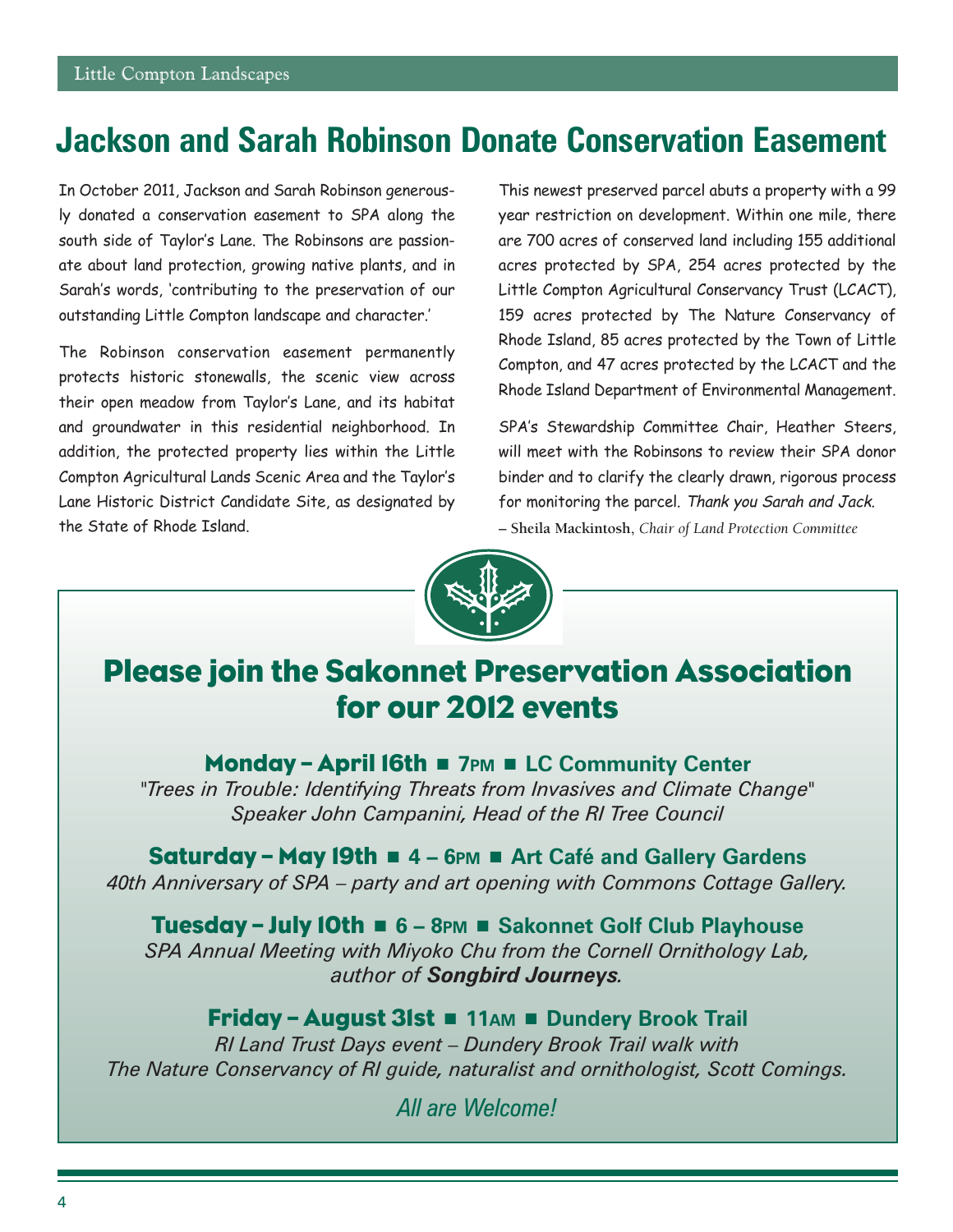## **A Place in the Family of Things**

Terry Tempest Williams' prefaces her memoir, **Refuge: An Unnatural History of Family and Place** (2001), with Mary Oliver's poem, "Wild Geese," the closing line of which point's to nature's insistence  $-$  if we listen to the message — on our place in the universe. A native of Utah and a Mormon, Williams is a conservationist and a political activist. Belonging to the pantheon of American nature writers like Wendell Berry, Edward Abbey, Peter Matthiesen and Henry David Thoreau, she shares with them not only a belief in the essential human need for a sense of place, of a connection to nature, but in the transcendental character of "the spirit world," the idea that the natural world has spiritual value," that days "spent in the wilderness are sacred."

Thus Williams conceives of personal experience in the context in which she lives, particularly the rising of the Great Salt Lake and the resulting desecration of the pristine environment of the Bear River Migratory Bird Refuge. This history is the backdrop of the account of her mother's dying of cancer.

Williams' rich descriptions of birdlife and the natural world are interwoven with the story of her experience of her mother's journey. "Her womb," she writes of a mother, "is the first landscape we inhabit." Coming across a wounded barn swallow she knows is past helping, she is unable to leave the bird. She places it on the grass and watches it die. "Suffering," she says, "shows us what we are attached to..." Yet, she concludes, "dying doesn't cause suffering. Resistance to dying does."

What Williams ultimately experiences during her grieving and the restoration of the bird refuge is how "the healing grace of earth solaces and renews those who give themselves to it." Her book speaks vividly to all who rely on a familiar landscape for their sense of self and connection to the universe, be it the shores of the Great Salt Lake or the edge of the Atlantic Ocean.



# *Wild Geese*

You do not have to be good. You do not have to walk on your knees for a hundred miles through the desert, repenting. You only have to let the soft animal of your body love what it loves. Tell me about despair, yours, and I will tell you mine. Meanwhile the world goes on. Meanwhile the sun and the clear pebbles of the rain are moving across the landscapes, over the praries and the deep trees, the mountains and the rivers. Meanwhile the wild geese, high in the clean blue air are heading home again. Whoever you are, no matter how lonely, the world offers itself to your imagination, calls to you like the wild geese, harsh and exciting – over and over announcing your place in the family of things.

*– Mary Oliver*

<sup>&</sup>quot;Wild Geese" from *Dream Work* by Mary Oliver. Copyright ©1986 by Mary Oliver. Used by permission of Grove/Atlantic, Inc.